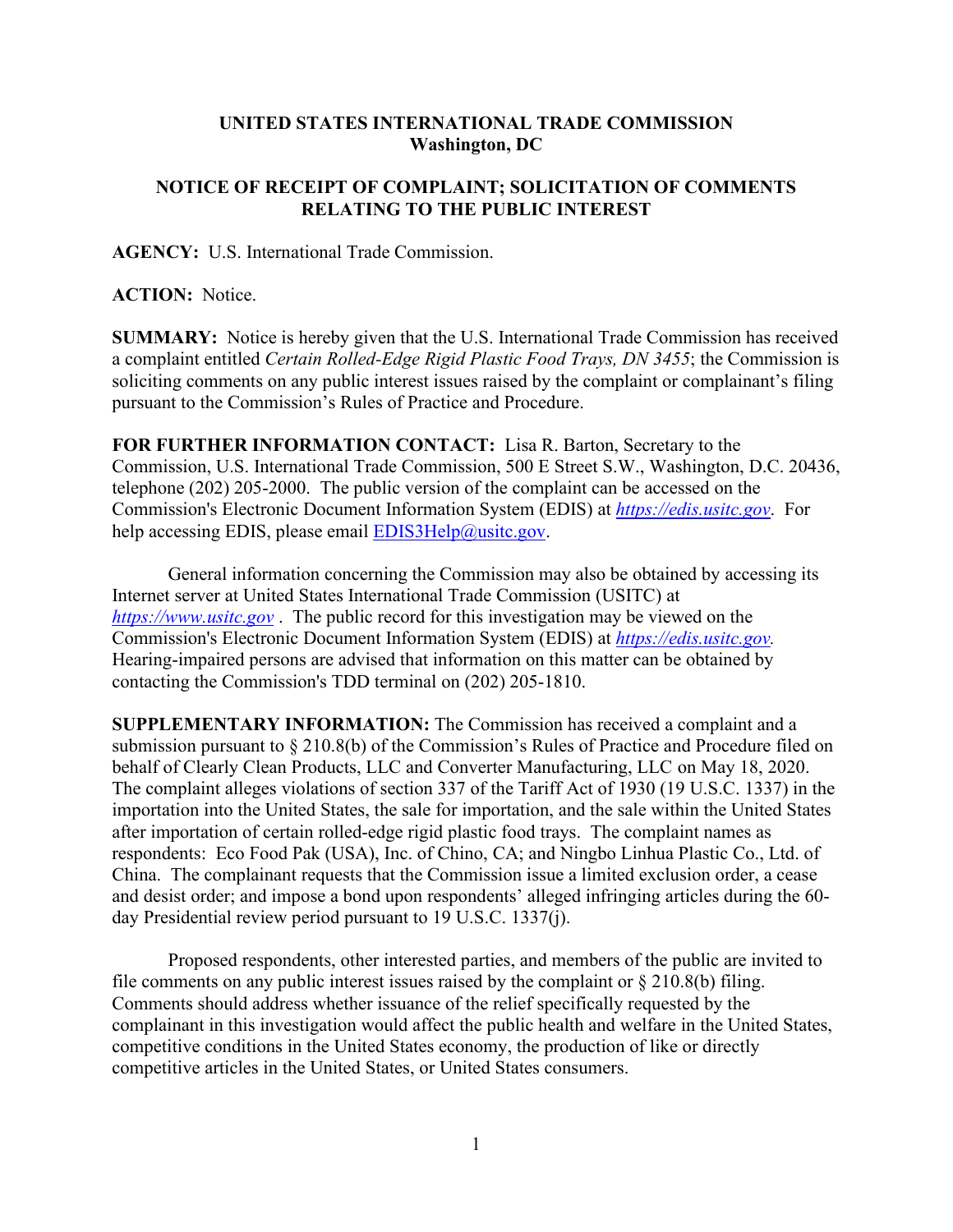In particular, the Commission is interested in comments that:

- (i) explain how the articles potentially subject to the requested remedial orders are used in the United States;
- (ii) identify any public health, safety, or welfare concerns in the United States relating to the requested remedial orders;
- (iii) identify like or directly competitive articles that complainant, its licensees, or third parties make in the United States which could replace the subject articles if they were to be excluded;
- (iv) indicate whether complainant, complainant's licensees, and/or third party suppliers have the capacity to replace the volume of articles potentially subject to the requested exclusion order and/or a cease and desist order within a commercially reasonable time; and
- (v) explain how the requested remedial orders would impact United States consumers.

Written submissions on the public interest must be filed no later than by close of business, eight calendar days after the date of publication of this notice in the Federal Register. There will be further opportunities for comment on the public interest after the issuance of any final initial determination in this investigation. Any written submissions on other issues must also be filed by no later than the close of business, eight calendar days after publication of this notice in the Federal Register. Complainant may file replies to any written submissions no later than three calendar days after the date on which any initial submissions were due. Any submissions and replies filed in response to this Notice are limited to five (5) pages in length, inclusive of attachments.

Persons filing written submissions must file the original document electronically on or before the deadlines stated above and submit 8 true paper copies to the Office of the Secretary by noon the next day pursuant to § 210.4(f) of the Commission's Rules of Practice and Procedure (19 CFR 210.4(f)). Submissions should refer to the docket number ("Docket No. 3455") in a prominent place on the cover page and/or the first page. (*See* Handbook for Electronic Filing Procedures, **Electronic Filing Procedures**<sup>[1](#page-1-0)</sup>). Persons with questions regarding filing should contact the Secretary (202-205-2000).

Any person desiring to submit a document to the Commission in confidence must request confidential treatment. All such requests should be directed to the Secretary to the Commission and must include a full statement of the reasons why the Commission should grant such treatment. *See* 19 CFR 201.6. Documents for which confidential treatment by the Commission is properly sought will be treated accordingly. All information, including confidential business

<span id="page-1-0"></span><sup>1</sup> Handbook for Electronic Filing Procedures: *[https://www.usitc.gov/documents/handbook\\_on\\_filing\\_procedures.pdf](https://www.usitc.gov/documents/handbook_on_filing_procedures.pdf)*